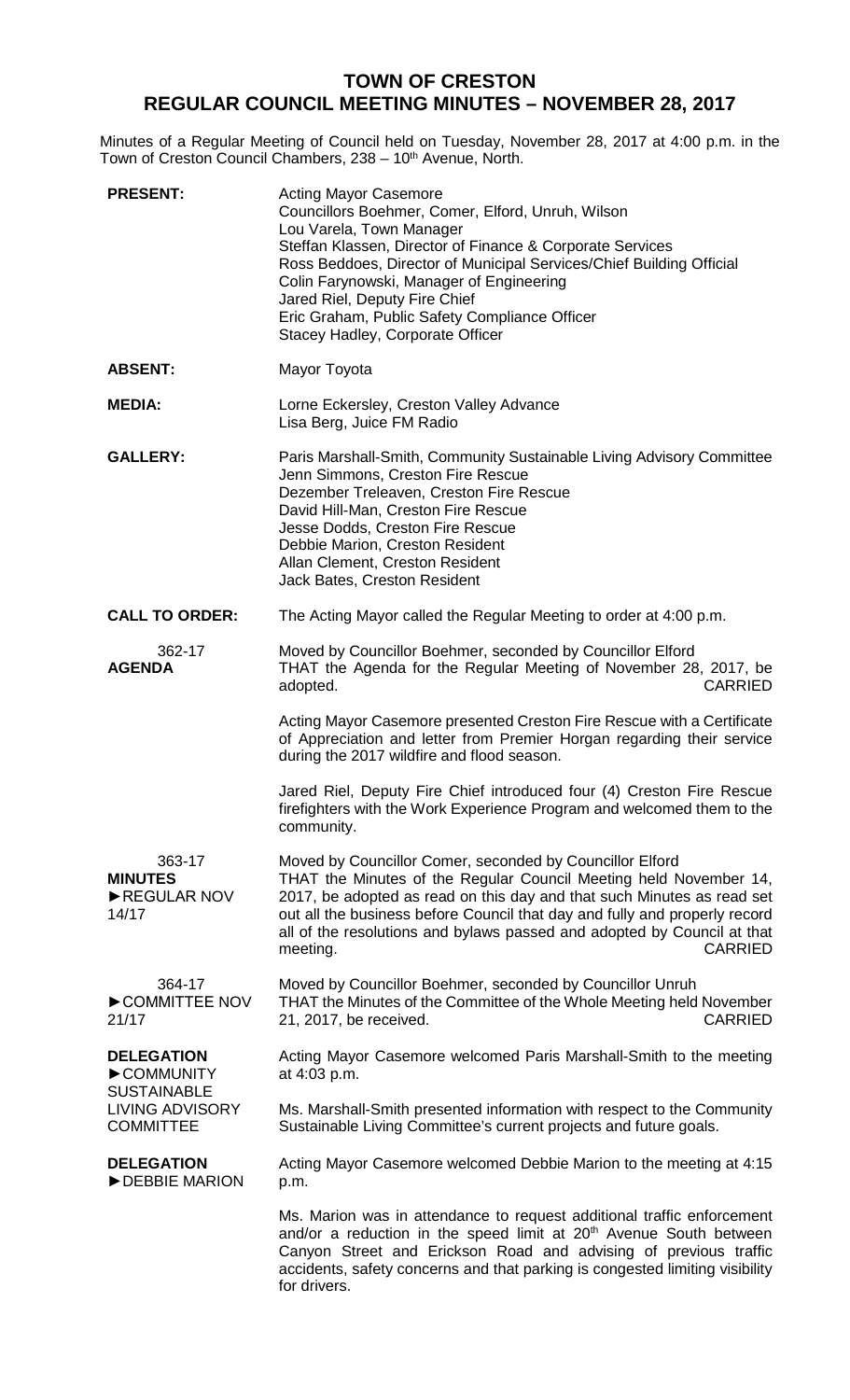Acting Mayor Casemore thanked Ms. Marshall-Smith and Ms. Marion for their presentations.

Moved by Councillor Boehmer, seconded by Councillor Elford THAT Council Committee Recommendations No. 1 to 4, from the November 21, 2017 Regular Committee of the Whole Meeting, be adopted as follows:

## **RECOMMENDATION NO. 1:**

THAT Ltr #665 from the Manager of Engineering, regarding the draft Well Source Assessment and Protection Plan, be received; AND FURTHER, THAT Staff bring forward a final draft of the Well Source Assessment and Protection Plan for consideration of adoption, by Council during a future meeting.

#### **RECOMMENDATION NO. 2:**

THAT Ltr #649 from the Town Manager, regarding the submission of an application under the Community Emergency Preparedness Fund – Emergency Social Services Program, be received; THAT Council authorize staff to submit an application to the Union of British Columbia Municipalities under the Emergency Social Services Program in the amount of \$24,950 for emergency preparedness funding; AND FURTHER, THAT Council supports the Regional District of Central Kootenay in the submission of a joint Emergency Social Services funding application to the Union of British Columbia Municipalities.

### **RECOMMENDATION NO. 3:**

THAT the verbal report by the Manager of Engineering regarding a crosswalk designation at Canyon Street and 20<sup>th</sup> Avenue South, be received; AND FURTHER, THAT Council authorizes staff to provide a letter of support to the Ministry of Transportation and Infrastructure for the installation of overhead crosswalk lights at 20<sup>th</sup> Avenue South and Canyon Street.

#### **RECOMMENDATION NO. 4:**

THAT the verbal report by the Director of Finance and Corporate Services regarding the 2017/2018 water and sewer budgets, be received; AND FURTHER, THAT Council consider the option of a rate review with respect to water and sewer rates during 2018 budget discussions. CARRIED

Moved by Councillor Elford, seconded by Councillor Comer THAT Ltr #663 from the Community Sustainable Living Advisory Committee regarding the proposed participation of the Town of Creston in the Community Sustainable Living Advisory Committee, be received; AND FURTHER, THAT the annual membership fee in the amount of \$11,000 annually for the Town of Creston to obtain membership to the Community Sustainable Living Advisory Committee be addressed during 2018 budget discussions. CARRIED

Moved by Councillor Wilson, seconded by Councillor Comer THAT Ltr #643 from Debbie Marion regarding a request for a reduction in speed and/or additional traffic enforcement at 20<sup>th</sup> Avenue South between Canyon Street and Erickson Road, be received; AND FURTHER, THAT staff is authorized to undertake traffic speed data collection and an assessment of 20<sup>th</sup> Avenue South between Canyon Street and Erickson<br>Road and bring forward options to a future meeting. CARRIED Road and bring forward options to a future meeting.

> Moved by Councillor Boehmer, seconded by Councillor Comer THAT Ltr #636 from the Local Government Leadership Academy regarding the 2018 Local Government Leadership Academy Leadership Forum, be received; AND FURTHER, THAT Council authorizes Mayor Ron Toyota to attend the 2018 Local Government Leadership Academy's Leadership Forum to be held in Vancouver, British Columbia, with expenses paid as per Policy. The state of the CARRIED CARRIED

Moved by Councillor Unruh, seconded by Councillor Wilson THAT Ltr #662 from Prince Charles Secondary School regarding the 2018 Prince Charles Secondary School Scholarship and Bursary Program, be received; AND FURTHER, THAT the criteria for the Town of Creston Mayor and Councillor's Leadership Bursary be amended by deleting critera #3 and replacing with the following:

►COMMUNITY **EMERGENCY** PREPAREDNESS FUND

**COUNCIL COMMITTEE**

**SOURCE** 

365-17 ►NOV 21/17 MTG

RECOMMENDATION ►DRAFT WELL

ASSESSMENT AND PROTECTION PLAN

►CROSSWALK AT CANYON STREET AND 20TH AVENUE **SOUTH** 

►2017/2018 WATER AND SEWER BUDGET UPDATE

366-17 ►COMMUNITY **SUSTAINABLE** LIVING ADVISORY **COMMITTEE** 

367-17 ►DEBBIE MARION

368-17 ►2018 LGLA LEADERSHIP FORUM

369-17 ►PSCC SHOLARSHIP AND BURSARY PROGRAM